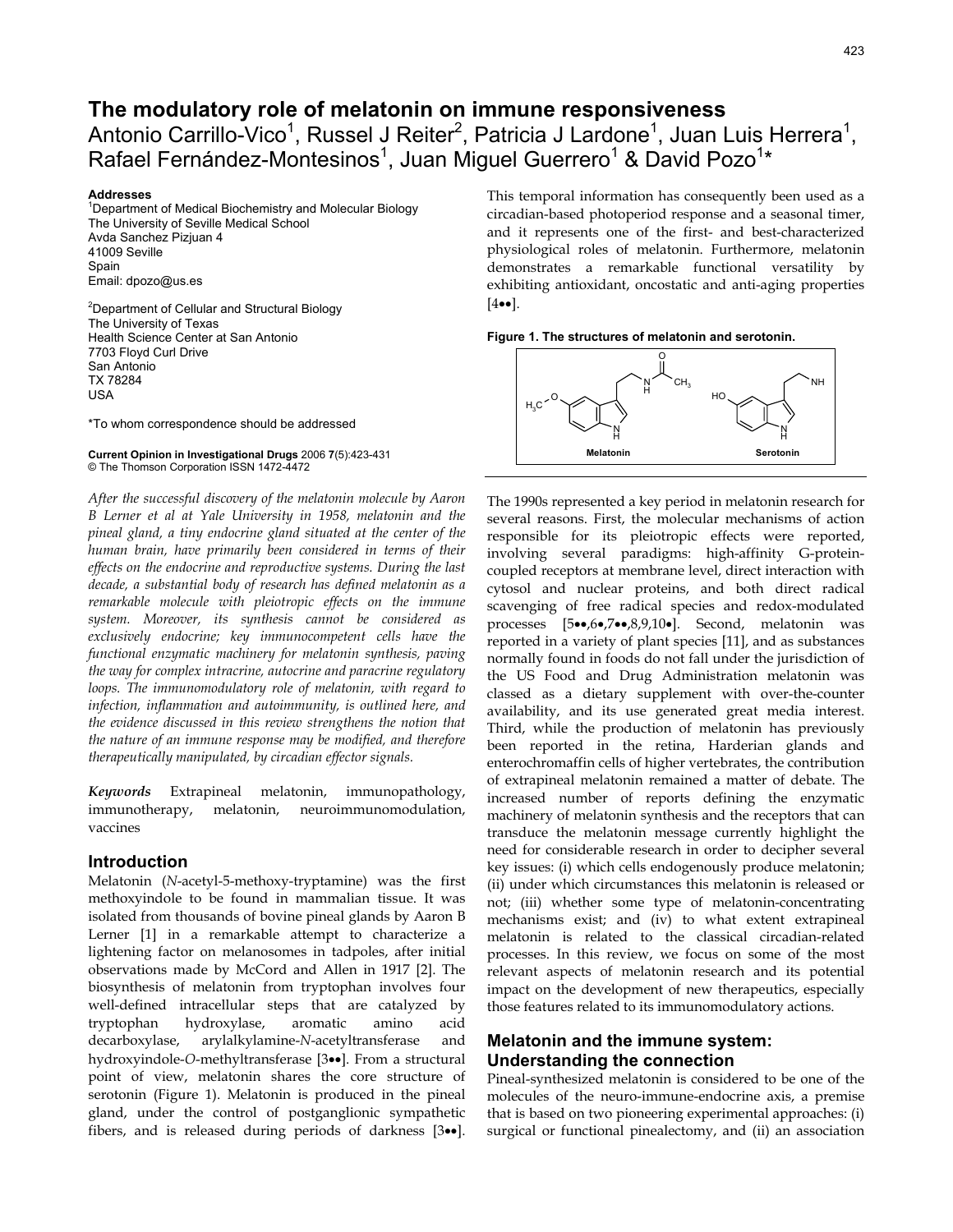between melatonin production and circadian and seasonal adjustment in the immune system. Surgical and functional pinealectomy are both directly correlated with weight loss and abnormal development in the primary immune organs of mammals and birds [12••,13]. Furthermore, pinealectomy usually leads to a partial or total impairment of immune function, and a number of reports have confirmed the correlation between melatonin levels at night and an enhancement of immune responsiveness (Table 1). When melatonin was administered to pinealectomized animals, the effects on the immune system were typically reverted. Conversely, the association between circadian melatonin production and adjustments in the immune system has been widely observed. The close association between the nocturnal peak of melatonin and proliferation peak of progenitor cells for granulocytes and macrophages has been described in this context [14]. A number of reports have subsequently shown a correlation between melatonin levels at night and the number and response of immune cells in humans, rodents and birds, within the framework of adaptive behavior [15,16•].

| Table 1. The effects of pinealectomy on immune response. |  |  |  |
|----------------------------------------------------------|--|--|--|
|----------------------------------------------------------|--|--|--|

| <b>Species</b> | <b>Effects</b>                      | Reference |
|----------------|-------------------------------------|-----------|
| Rats           | Impairment of hematologial          | [91]      |
|                | parameters and deficiency of the    |           |
|                | brain response to Staphylococcus    |           |
|                | aureus                              |           |
|                | Decrease in thymosin $\alpha$ 1 and | [92]      |
|                | thymulin production                 |           |
|                | Enhancing effect on                 | $[93]$    |
|                | catecholamine-induced               |           |
|                | immunosuppression in PBL            |           |
| Mice           | Decrease in primary and             | [94]      |
|                | secondary antibody production       |           |
|                | Impairment in ADCC                  | '951      |
|                | Alteration in zinc turnover         | [96]      |
|                | Reduction in IL-2 production and    | [97]      |
|                | NK cell activity                    |           |
| Other          | Reduction on cellular and humoral   | [98]      |
| rodents        | response                            |           |
| <b>Birds</b>   | Disorders in non-specific, humoral  | [99,100]  |
|                | and cellular response               |           |
| Lambs          | No effects on IL-2 production       | [101]     |

**ADCC** antibody-dependent cellular cytotoxicity, **IL** interleukin, **NK** natural killer, **PBL** peripheral blood lymphocytes.

### **The immunomodulatory role of exogenous melatonin**

The majority of studies published on this subject have confirmed that melatonin administration promotes a clear immuno-enhancement in terms of immune tissue morphology. Thus, melatonin causes an increase in weight of thymus and spleen [17] of rodents, both under basal [18] and immunosuppressive conditions [19].

Melatonin administration also increases the proliferative capacity of mouse splenocytes [20] and rat lymphocytes [21]. Moreover, melatonin affects the non-specific response, promoting an increase in the number of natural killer (NK) cells and monocytes in the bone marrow [22], as well as in antibody-dependent cellular cytotoxicity [23], whereas in humans, a melatonin-induced enhancement of NK activity has been described [24]. Pineal extracts increase both the number of antibody-forming cells generated and the response against sheep red blood cell immunization, with regard to the humoral response, in mouse spleen [25,26]. Administration of melatonin to birds also induces a significant increase in the humoral immune response without prior immunosuppression [27]. An additional function of melatonin in the immune system is the modulation of several immune mediators, via the regulation of their gene expression and production when administered *in vivo* (Table 2). Melatonin also participates in the regulation of apoptosis of T- [28] and B-cells [29]. Overall, these data show that the immunostimulatory effects of melatonin are optimally demonstrated in situations in which the immune system is depressed [15]. Maestroni *et al* have postulated that all of these effects of melatonin may be mediated by an opiatergic mechanism, since the use of naltrexone, a specific opioid antagonist, prevents melatonin from exerting immuno-enhancing properties, while βendorphin and dynorphin mimic the effects of melatonin [30]. This research demonstrates the immuno-enhancing action of melatonin *in vivo*, which appears to be most pronounced in situations in which the immune system is depressed and/or when melatonin is administered in the late afternoon or evening. This may be the reason why other researchers have reported no effect of melatonin in mice [31], rats [32] and sheep [33].

| Table 2. Modulation of immune mediators in vivo by |  |
|----------------------------------------------------|--|
| administration of melatonin.                       |  |

| <b>Species</b> | <b>Effects</b>                                                                                                                                                                                                      | Reference |
|----------------|---------------------------------------------------------------------------------------------------------------------------------------------------------------------------------------------------------------------|-----------|
|                | Enhancement of antigen presentation<br>by splenic macrophages and<br>increase in MHC-II, IL-1 and $TNF\alpha$<br>production                                                                                         | [84]      |
| Mice           | Uprequiation of M-CSF, $TNF\alpha$ , TGF $\beta$<br>and SCF gene expression in<br>peritoneal macrophages as well as of<br>the levels of IL-1 $\beta$ , IFN $\gamma$ , M-CSF,<br>TNF $\alpha$ and SCF in splenocytes | [102]     |
|                | Increase of IL-10 production and<br>reduction in TNF $\alpha$ production                                                                                                                                            | [103]     |
| Rats           | Increase in the generation of<br>thymosin $\alpha$ 1 through an increase in<br>prothymosin $\alpha$ gene expression                                                                                                 |           |
| Hamster        | Enhancement of $IFNY$ production                                                                                                                                                                                    |           |
| Sheep          | Adjuvant-like properties and<br>enhancement of antibody production                                                                                                                                                  |           |

**IFN** interferon, **IL** interleukin, **M-CSF** macrophage-colony stimulating factor, **MHC** major histocompatibility complex, **SCF** stem cell factor, **TGF** transforming growth factor, **TNF** tumor necrosis factor.

The findings are more controversial when melatonin is investigated *in vitro*. In the 1-nM range, melatonin activates phytohemoagglutinin (PHA)-stimulated human T-cells through an increase in both the proportion of cells bearing interleukin (IL)-2 receptors (IL-2Rs) and those carrying Tcytotoxic receptors [34]. Furthermore, melatonin increases the proliferation of prairie vole splenocytes in response to the T-cell mitogen concanavalin A (ConA) [35], and counteracts the reduction of B-lymphocyte proliferation in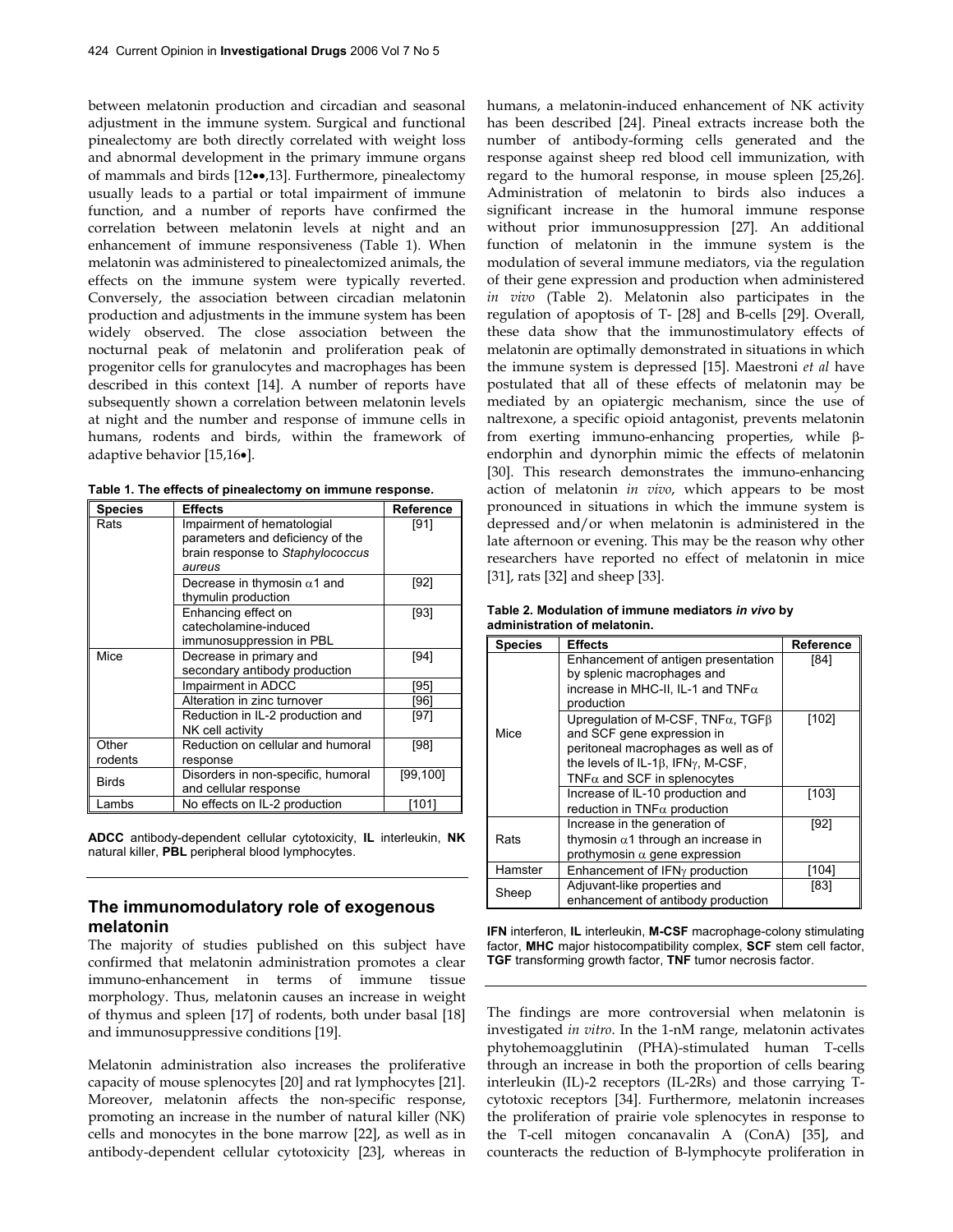tonsils from children [36]. Conversely, other studies found that melatonin had no effect on resting or activated lymphocytes using PHA, ConA or phorbol 12-myristate 13 acetate. In some cases, an inhibitory effect of melatonin has been observed [15].

The most studied *in vitro* effect of melatonin is the modulation of immune mediators such as cytokines (Table 3). Melatonin also acts on the hematopoietic system, where it appears to influence the blood-forming system in mice via the induction of T-helper cell (Th)-derived opioid cytokines (the MIOS system), which exert significant colony-stimulating activity [37]. The *in vitro* effects of melatonin on the innate immune response have also been studied. In human neutrophils, melatonin modulates the respiratory burst [38], while melatonin and its oxidation product *N*1-acetyl-*N*2-formyl-5-methoxykynuramine, which has been described in several immune cells [39], inhibit lipopolysaccharide (LPS)-mediated production of tumor necrosis factor (TNF) $\alpha$  and IL-8 in neutrophils [40]. Physiological concentrations of melatonin can also increase phagocytic activity and reduce superoxide anion levels in heterophils in birds [41].

### **Local actions of immune-system-synthesized melatonin**

Pioneering research has demonstrated direct evidence of melatonin biosynthesis from tryptophan on immunocompetent cells within the context of an immunodulatory circuit [42••,43•]. The cells and organs of the immune system are remarkable sources of melatonin, and concentrations of melatonin and/or the enzymatic machinery involved in its synthesis have been determined in human, mouse and rat bone marrow [44,45•], as well as in human immunocompetent cells [46••,47•]. It has been found that cultured human lymphocytes synthesize and release large amounts of melatonin [46••], which acts as an intra-, auto- and/or paracrine substance, via the modulation of the IL-2/IL-2R system by its membrane and/or nuclear receptors [48••]. In addition, macrophages obtained from the peritoneal cavity of normal rats can produce melatonin after incubation with tryptophan [49].

When cells are fully activated, the endogenous melatonin overproduction results in an viability to sense exogenous melatonin [48••]. Alternatively, activated cells may not respond to exogenous melatonin because of specific downregulation mechanisms of the melatonin of receptoreffector system, as has been suggested [51•]. Thus, the fact that endogenous melatonin synthesis by human peripheral blood mononuclear cells is involved in the IL-2/IL-2R system [48••,51] places melatonin and its metabolites as putative key elements that fine-tune the immune system accordingly.

### **Melatonin receptors in the immune system**

The mechanistic link that supports melatonin as a direct biological response modifier of the immune system is based on the presence of melatonin receptors in the immune organs and cells (Table 4). Early reports revealed the presence of melatonin binding sites in the immune system, both in membrane and nuclear fractions (for an extensive review see references [15,52]). Functional studies proved that human lymphocyte membrane receptors are coupled to a G-protein-signaling system [53], while the cloning of melatonin receptors [54••] led to the first disclosure of mRNA gene expression in the immune system [55•]. Melatonin has also been reported to interact with the RZR/ROR subfamily of nuclear receptors (extensively reviewed in reference [9]), which are present in different rodent and human immunocompetent cells [47•,56•]. The development of several specific melatonin membrane and nuclear receptor agonists and antagonists [57••,58] has allowed the characterization of several physiological roles for both membrane and nuclear receptors in the immune system [48••,59].

## **Melatonin in immune intervention**  *Melatonin and infection*

Melatonin reduces mortality and delays the onset of disease in several viral infections induced by encephalomyocarditis virus, lethal Semliki Forest virus, non-invasive West Nile virus and Venezuelan equine encephalomyelitis virus [60]. Treatment with melatonin alone, or in combination with dehydroepiandrosterone, also prevents the reduction of B- and T-cell proliferation as well as Th1 cytokine secretion in mice with AIDS [61]. Melatonin also suppressed the elevated production of Th2 cytokines, reduced hepatic lipid peroxidation and prevented the loss of vitamin E in this model.

#### *Melatonin and inflammation*

In the last decade, melatonin has been shown to improve the survival rate of mice and rats after administration of a lethal dose of LPS [62], through the inhibition of pro-inflammatory factors, such as cytokines and nitric oxide, as well as to decrease lipid peroxidation levels and apoptosis [63]. One clinical study has revealed a relationship between abnormalities in circadian melatonin secretion in septic patients and the presence of severe sepsis [64]. Furthermore, in a study conducted in newborn infants, melatonin improved clinical outcome and prevented death due to septic shock [65].

**Table 3. The primary effects of melatonin on immune mediators** *in vitro***.** 

| <b>Species</b> | Cell                  | <b>Effects</b>                                                              | Reference |  |
|----------------|-----------------------|-----------------------------------------------------------------------------|-----------|--|
| Human          | PBMCs/T-cells         | Increase in IL-2, IFN $\gamma$ and IL-12 and reduction in IL-10 production  |           |  |
|                | Monocytes/macrophages | Increase in IL-1 and ROI production                                         | [105]     |  |
|                |                       | Activation of IL-6, IL-12 and TNF $\alpha$ and decrease in IL-10 production |           |  |
|                | B-cells               | Repression of 5-lipoxygenase gene                                           | [107]     |  |
|                | Jurkat                | Enhanced IL-2 production                                                    | [108]     |  |
| Mice           | Monocytes/macrophages | Inhibition of LPS-induced NO production                                     | [109]     |  |
|                | Splenocytes           | Increase in $IFNY$ production                                               | [110]     |  |

**IFN** interferon, **IL** interleukin, **LPS** lipopolysaccharide, **NO** nitric oxide, **ROI** reactive oxygen intermediate, **TNF** tumor necrosis factor.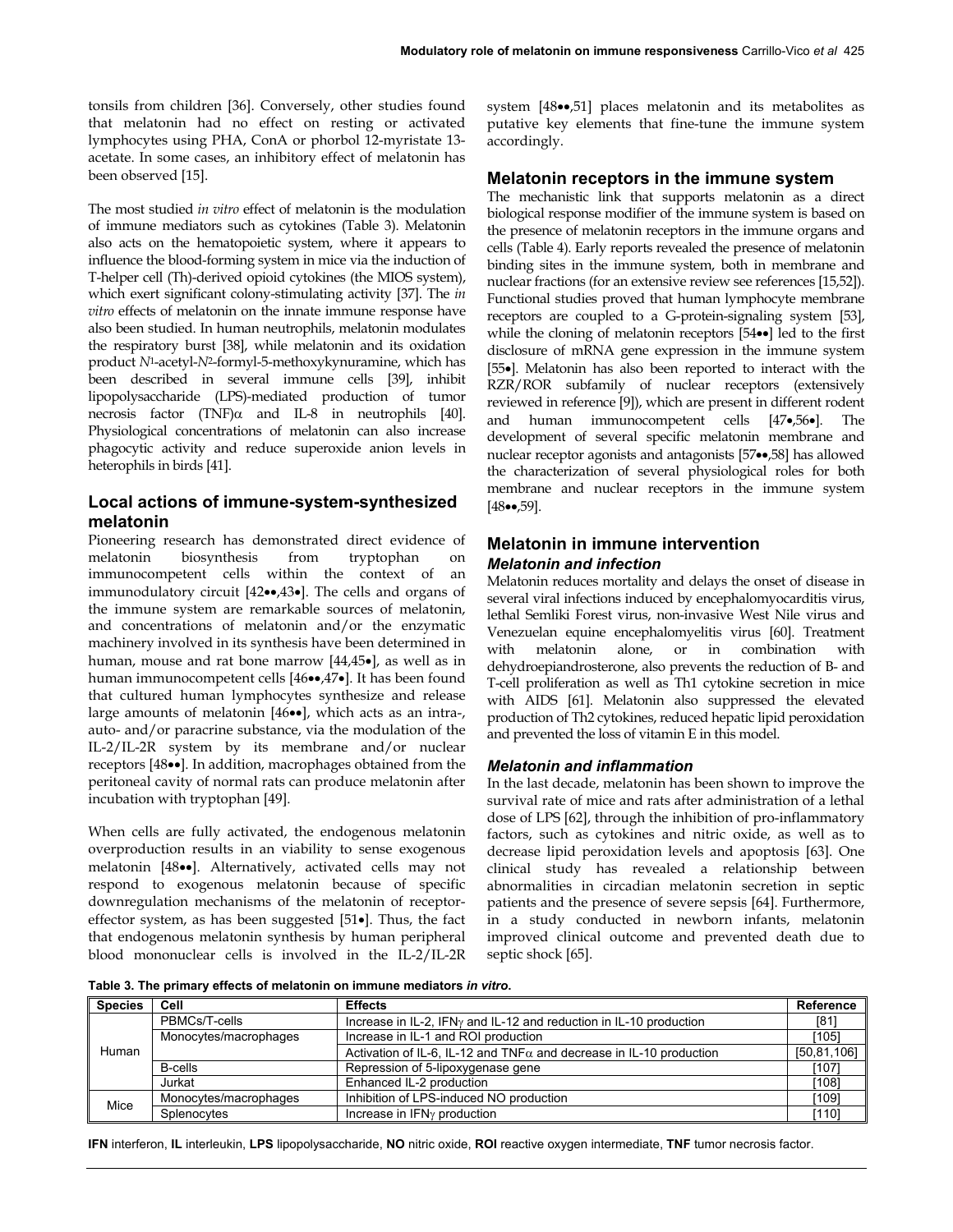| Location | <b>Species</b> | Organ/cell                | Receptor                                          | <b>Putative mechanism of action</b>                                                                           | Approach                                                                         | Reference                    |
|----------|----------------|---------------------------|---------------------------------------------------|---------------------------------------------------------------------------------------------------------------|----------------------------------------------------------------------------------|------------------------------|
| Membrane | Human          | <b>PBMCs</b>              | MT <sub>1</sub>                                   | Modulation of IL-2 production through<br>decreasing cAMP levels                                               | Agomelatine,<br>membrane<br>agonist                                              | $[111 \bullet]$              |
|          |                | Jurkat cells              | MT <sub>1</sub><br>MT <sub>2</sub>                | IL-2 regulation                                                                                               | Luzindole,<br>membrane<br>antagonist                                             | [51]                         |
|          |                | U937 cells                | MT <sub>1</sub>                                   |                                                                                                               |                                                                                  | [108]                        |
|          | Mouse          | Thymus                    | MT <sub>1</sub><br>MT <sub>2</sub>                |                                                                                                               | Agomelatine                                                                      | $[56 \bullet]$               |
|          |                | Spleen                    | MT <sub>1</sub>                                   |                                                                                                               |                                                                                  |                              |
|          |                | Peritoneal<br>macrophages |                                                   | Inhibition of forskolin-stimulated cAMP<br>accumulation                                                       | Luzindole                                                                        | $[48\bullet]$                |
|          |                | Splenic<br>lymphocytes    | MT <sub>1</sub><br>MT <sub>2</sub>                | Enhancement of proliferation through MT <sub>2</sub>                                                          | Luzindole                                                                        | [112]                        |
|          | Rat            | Thymus                    | MT <sub>1</sub>                                   |                                                                                                               |                                                                                  | $[55 \bullet]$               |
|          |                | Spleen                    | MT <sub>1</sub>                                   |                                                                                                               |                                                                                  |                              |
|          | Chicken        | Splenocytes               | Mel <sub>1c</sub>                                 | Stimulation of proliferation via reduction in<br>$c$ AMP and increase in $IP3$ levels                         | Luzindole,<br>luzindole and<br>4P-PDOT, MT <sub>2</sub> -<br>specific antagonist | [113]                        |
|          |                |                           | MT <sub>2</sub>                                   | Inhibition of proliferation in mitogen-<br>activated cells through increase of cAMP<br>and decrease of $IP_3$ | Luzindole.<br>luzindole and<br>4P-PDOT, MT <sub>2</sub> -<br>specific antagonist | [113]                        |
| Nuclei   | Human          | <b>PBMCs</b>              | $RZR\alpha$<br>$ROR\alpha1$<br>ROR <sub>α</sub> 2 | Cytokine production and regulation                                                                            |                                                                                  | $[47 \bullet 48 \bullet 81]$ |
|          |                | Jurkat cells              | $RZR\alpha$<br>$ROR\alpha1$<br>ROR <sub>α2</sub>  | Regulation of IL-2 levels                                                                                     | CGP-52608<br>CGP-55644                                                           | [51, 108]                    |
|          |                | U937 cells                | $ROR\alpha1$<br>$ROR\alpha2$                      | IL-6 production                                                                                               | CGP-52608                                                                        | [108]                        |
|          | Mouse          | Thymus                    | $ROR\alpha$                                       |                                                                                                               |                                                                                  | $[56]$                       |
|          |                | Spleen                    | $ROR\alpha$                                       |                                                                                                               |                                                                                  |                              |

**Table 4. Melatonin receptor presence in the immune system.**

**IL** interleukin, **IP3** inositol triphosphate. Empty boxes means function/mechanism of action is not known.

#### *Melatonin and autoimmunity*

It should be noted that the pharmacological effect of melatonin on the immune response may not always be beneficial. Thus, the role of melatonin with regard to the autoimmune disease rheumatoid arthritis (RA) appears to be negative, although in other such disorders, for example, multiple sclerosis (MS) and lupus, its effects are controversial. In an autoimmune arthritis model that has been developed in mice and rats, both melatonin administration and pinealectomy induced a more severe arthritis [66,67]. Geographical distribution of RA shows that higher latitudes are associated with an increased incidence and severity of RA [68]. The increased season-associated variability in the photoperiod might mean enhanced melatonin production, especially during the long winter nights. In addition, the clinical symptoms of RA show a circadian variation, with joint stiffness and pain being more prominent in the early morning. Human pro-inflammatory cytokine production consistently exhibits a diurnal rhythm, with peak levels during the night and early morning at a time when plasma cortisol is low [69••]. Thus, the clinical symptoms of RA might be related to the circadian rhythm of melatonin synthesis and release. An interesting observation is that macrophages infiltrating the synovial fluid of RA patients showed specific melatonin binding sites, and melatonin is also present at high concentrations in synovial fluid [70].

MS might also be related to melatonin. The distribution of people with MS is greater in higher latitudes, so shorter winter days could be an environmental factor that is involved in the etiology of this disease. It was observed that a melatonin receptor antagonist, luzindole, suppressed experimental allergic encephalomyelitis (EAE), the animal model of MS [71]. However, other researchers have found that neither winter-type short days nor melatonin supplementations influenced the development or severity of the disease [30]. A beneficial role for melatonin has been described in ameliorating EAE that has been induced in Lewis rats [72].

The role of melatonin in SLE is unclear. Although one study reported a significant enhancement in the survival of female New Zealand Black/White lupus mice when melatonin injections were administered in the morning versus the afternoon [73], subsequent studies have not reported a clear correlation between disease activity and melatonin levels either in humans or in lupus-prone MRL/MP-fas(Ipr) mice [74].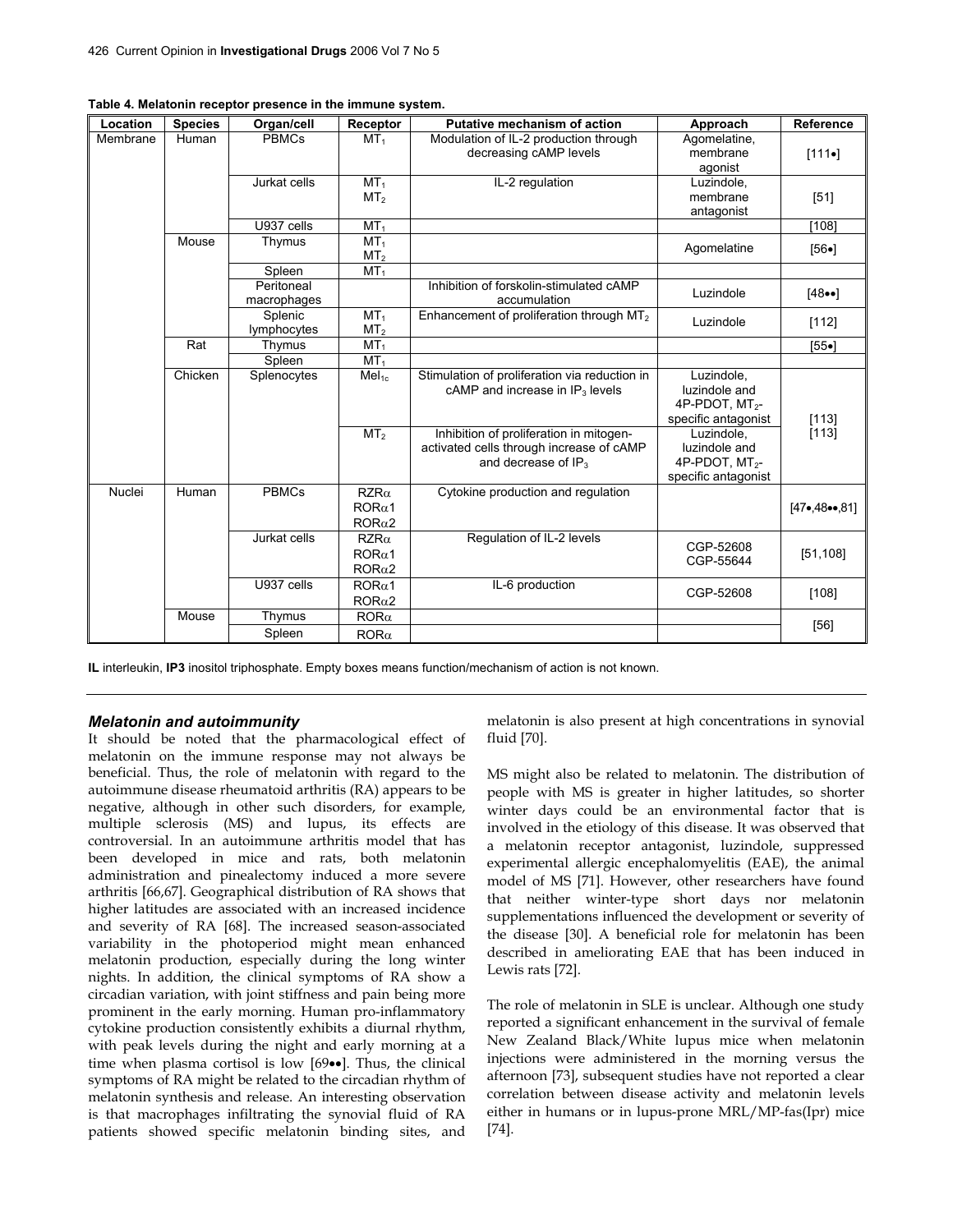### *Melatonin, the immune system and cancer*

Cytokines are considered to be potential immunotherapeutic agents. Some cytokines, such as IL-2, IL-4, IL-12, IL-24, IFNγ, granulocyte-monocyte colony-stimulating factor and TNFα are currently under investigation as cancer therapies [75]. The use of adjuvant immunotherapy is an efficient method of diminishing the harmful effects associated with the systemic delivery of pharmacological doses of cytokines, leading to more effective immunotherapy in several types of cancer [76]. Over the last 15 years, several studies have shown that the concomitant administration of melatonin with IL-2 amplified the lymphocytosis associated with the antitumoral efficiency of IL-2 in a variety of tumor types. Moreover, the simultaneous administration of melatonin enhanced the lymphocytosis induced by an IL-2/IL-12 combination and reduced thrompocytopenia (toxicity) levels. Some studies have suggested that melatonin modulates the biological activity and toxicity of TNFα, another important antitumor cytokine [77]. Melatonin therapy also induced decreases in IL-6 levels in patients with advanced solid tumors, which was associated with an improvement in their general wellbeing [78]; it also induced a reduction in TNFα serum levels [79]. One of the mechanisms that tumors use for evading the immune system is the production of factors that suppress immune Th1-response-mediated cell immunity against tumor cells, promoting a Th2 response [80]. Melatonin could counteract this Th2 effect, since it increases IL-12 production by monocytes, driving T-cell differentiation toward the Th1 phenotype and causing an increase of IFNγ production [81].

## **Melatonin as an adjuvant in vaccination**

Special attention is being paid to adjuvants capable of efficiently promoting a Th1-type of immune response, which is the best correlate of a protective immune response against infection [82]. A new feature of melatonin as an adjuvant-like system in an open-field vaccination procedure has been reported [83•,201], which is the first report of melatonin-based enhancement of a defined immune response *in vivo*. Two primary mechanisms of action, involving humoral and cellular immune responses, may potentially explain the adjuvant feature of melatonin. First, melatonin could effectively augment the antibody response by enhancing antigen presentation. Previous findings in immunodepressed mice showed that melatonin increased antigen presentation and expression of major histocompatibility complex (MHC) class II molecules by splenic macrophages, leading to enhanced humoral response [84•,85]. Second, melatonin could modulate cytokine production that is critical to the initiation of the immune response and the establishment of cellular regulatory networks. It appears that the adjuvant mechanism of aluminium hydroxide facilitates a Th2 induction, independent of IL-4 and IL-13 Th2 cytokines. This effect constitutes a major limitation in the application of adjuvants derived from aluminum in modern vaccines [86]. Remarkably, it has been reported that co-adsorption of IL-12 to aluminum-based adjuvants elicits a bias in the aluminum-induced response from Th2 to Th1 [87]. Melatonin can promote a Th1 response by increasing the production of IL-12 in human monocytes *in vitro* [88]. The reported correlation between endogenous melatonin and serum IL-12 levels is of physiological relevance [89]. Thus, by inducing IL-12, melatonin enhances the adjuvant properties of aluminum hydroxide and improves its clinical use by selective facilitation of the Th1 response. Moreover, studies aimed to determine the IFNγ to IL-10 ratio as a marker of Th1 and Th2 responses in whole human blood showed a bias toward Th1 responses during the night and early morning when the IFNγ/IL-10 ratio is high [90]. Thus, we raise the possibility that melatonin could be considered in further studies to design novel adjuvant systems.

### **Conclusion**

In evolutionary terms, melatonin is an old modulator, and most probably its antioxidant properties resemble its older evolutionary functions; first, being an intracellular signal and subsequently a hormone with recognized immunomodulatory capabilities. Future identification of a relevant working model of the mechanism of action of melatonin should address the role of endogenous extrapineal melatonin produced by the immune system. Melatonin could be thought of as a safer substance bearing in mind the numerous side effects of many drugs that are already approved in the US and Europe. Two phase I clinical studies are currently underway to examine the effect of melatonin on jet lag symptoms and seasonal affective disorders (NLM identifiers NCT00097474 and NCT00016666: www.clinicaltrials.gov), while a phase II trial has been completed and is in the recruiting stage to determine the effect of melatonin, used as radiosensitization/radioprotection, on overall survival and clinical deterioration in patients with brain metastases (NCT00031967). Nevertheless, it should be stressed that diverse clinical trials are necessary in order to assess the potential of melatonin as an immune modifying agent.

#### **Acknowledgements**

We apologize to colleagues whose contributions could not be cited here as a result of space limitations. This research was supported in part by grants FIS-PI030359, UE-MERG-CT2004- 00638, 2005/962 and 2005/957 OTRI-US to DP; SAF2002-00939, FIS-G03/137 and PAI-CTS-160 to JMG. ACV was supported by a fellowship from the Asociación Sanitaria Virgen Macarena. PJL were supported by a fellowship from Regional Andalusian Government. JLH and RFM were supported by PAI-CTS-160.

#### **References to primary literature**

- 1. Lerner AB, Case JD, Takahashi Y, Lee TH, Mori W: **Isolation of melatonin, a pineal factor that lightens melanocytes.** *J Am Chem Soc* (1958) **80**:2587-2589.
- 2. McCord CP, Allen FP: **Evidences associating pineal gland function with alterations in pigmentation.** *J Exp Zool* (1917) **23**(1):207-214.
- 3. Simonneaux V, Ribelayga C: **Generation of the melatonin endocrine message in mammals: A review of the complex regulation of melatonin synthesis by norepinephrine, peptides, and other pineal transmitters.** *Pharmacol Rev* (2003) **55**(2):325-395.
- •• *This paper is a comprehensive and important review of the molecular events involved in the control of pineal melatonin synthesis by the circadian clock.*
- 4. Reiter RJ: **Melatonin: Clinical relevance.** *Best Pract Res Clin Endocrinol Metab* (2003) **17**(2):273-285.

•• *This paper is a comprehensive review of issues related to the use, safety and toxicity of melatonin.*

5. Tan DX, Poeggeler B, Reiter RJ, Chen LD, Chen S, Manchester LC, Barlow-Walden LR: **The pineal hormone melatonin inhibits DNAadduct formation induced by the chemical carcinogen safrole** *in vivo***.** *Cancer Lett* (1993) **70**(1-2):65-71.

•• *This paper reports the first demonstration of melatonin as a highly potent scavenger of OH radicals.*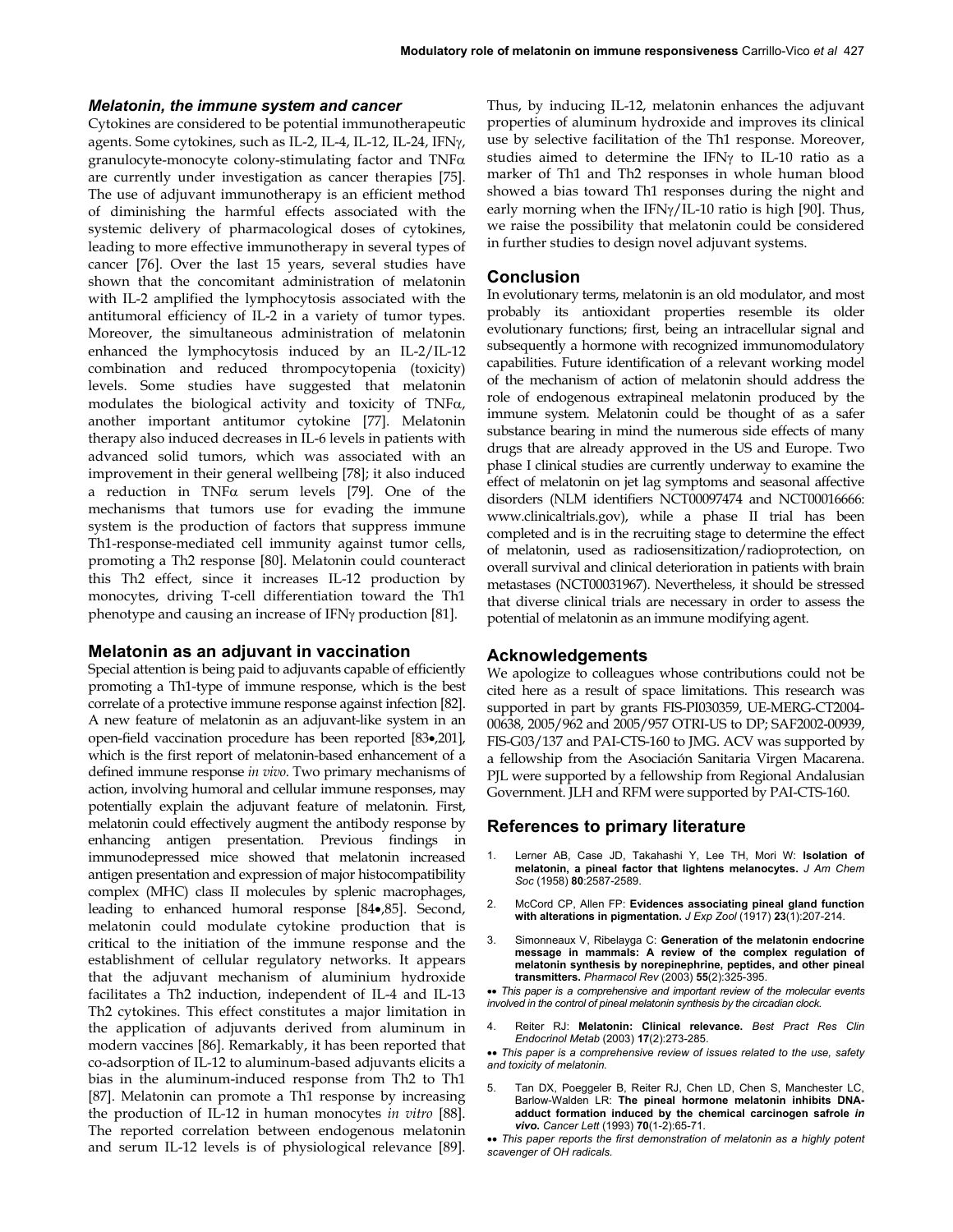6. Menendez-Pelaez A, Poeggeler B, Reiter RJ, Barlow-Walden L, Pablos MI, Tan DX: **Nuclear localization of melatonin in different mammalian tissues: Immunocytochemical and radioimmunoassay evidence.** *J Cell Biochem* (1993) **53**(4):373-382.

• *This paper reports on the suggestion that melatonin signaling may include nuclear binding sites.* 

7. Ebisawa T, Karne S, Lerner MR, Reppert SM: **Expression cloning of a high-affinity melatonin receptor from** *Xenopus* **dermal melanophores.** *Proc Natl Acad Sci USA* (1994) **91**(13):6133-6137.

•• *This paper describes the molecular cloning of membrane melatonin receptors.*

- 8. Pozo D, Reiter RJ, Calvo JR, Guerrero JM: **Inhibition of cerebellar nitric oxide synthase and cyclic GMP production by melatonin via complex formation with calmodulin.** *J Cell Biochem* (1997) **65**(3):430-442.
- 9. Smirnov AN: **Nuclear melatonin receptors.** *Biochemistry* (2001) **66**(1):19-26.
- 10. Masana MI, Dubocovich ML: **Melatonin receptor signaling: Finding the path through the dark.** *Sci STKE* (2001) 2001(107):PE39.

• *This is a comprehensive review of the nomenclature and signaling of melatonin membrane receptors.* 

- 11. Dubbels R, Reiter RJ, Klenke E, Goebel A, Schnakenberg E, Ehlers C, Schiwara HW, Schloot W: **Melatonin in edible plants identified by radioimmunoassay and by high performance liquid chromatographymass spectrometry.** *J Pineal Res* (1995) **18**(1):28-31.
- 12. Vaughan MK, Reiter RJ: **Transient hypertrophy of the ventral prostate and coagulating glands and accelerated thymic involution following pinealectomy in the mouse.** *Tex Rep Biol Med* (1971) **29**(4):579-586.

•• *This paper provides seminal contribution awareness linking melatonin and immune function.* 

- 13. Jankovic BD, Knezevic Z, Kojic L, Nikolic V: **Pineal gland and immune system. Immune functions in the chick embryo pinealectomized at 96 hours of incubation.** *Ann NY Acad Sci* (1994) **719**:398-409.
- 14. Kuci S, Becker J, Veit G, Handgretinger R, Attanasio A, Bruchelt G, Treuner J, Niethammer D, Gupta D: **Circadian variations in the immunomodulatory role of the pineal gland.** *Neuroendocrinol Lett*  (1988) **10**:65-79.
- 15. Guerrero JM, Reiter RJ: **Melatonin-immune system relationships.** *Curr Top Med Chem* (2002) **2**(2):167-179.
- 16. Nelson RJ: **Seasonal immune function and sickness responses.** *Trends Immunol* (2004) **25**(4):187-192.

• *This paper summarized the current knowledge of, and working hypotheses regarding, immune responses and seasonal changes in the context of melatonin signaling.* 

- 17. Vaughan MK, Hubbard GB, Champney TH, Vaughan GM, Little JC, Reiter RJ: **Splenic hypertrophy and extramedullary hematopoiesis induced in male Syrian hamsters by short photoperiod or melatonin injections and reversed by melatonin pellets or pinealectomy.** *Am J Anat* (1987) **179**(2):131-136.
- 18. Rai S, Haldar C: **Pineal control of immune status and hematological changes in blood and bone marrow of male squirrels (***Funambulus pennanti***) during their reproductively active phase.** *Comp Biochem Physiol C Toxicol Pharmacol* (2003) **136**(4):319-328.
- 19. Haldar C, Rai S, Singh R: **Melatonin blocks dexamethasone-induced immunosuppression in a seasonally breeding rodent Indian palm squirrel,** *Funambulus pennanti***.** *Steroids* (2004) **69**(6):367-377.
- 20. Demas GE, Nelson RJ: **Exogenous melatonin enhances cell-mediated, but not humoral, immune function in adult male deer mice (***Peromyscus maniculatus***).** *J Biol Rhythms* (1998) **13**(3):245-252.
- 21. Martins E Jr, Fernandes LC, Bartol I, Cipolla-Neto J, Costa Rosa LF: **The effect of melatonin chronic treatment upon macrophage and lymphocyte metabolism and function in Walker-256 tumour-bearing rats.** *J Neuroimmunol* (1998) **82**(1):81-89.
- 22. Currier NL, Sun LZ, Miller SC: **Exogenous melatonin: Quantitative enhancement** *in vivo* **of cells mediating non-specific immunity.** *J Neuroimmunol* (2000) **104**(2):101-108.
- 23. Giordano M, Vermeulen M, Palermo MS: **Seasonal variations in antibody-dependent cellular cytotoxicity regulation by melatonin.** *FASEB J* (1993) **7**(11):1052-1054.
- 24. Lissoni P, Marelli O, Mauri R, Resentini M, Franco P, Esposti D, Esposti G, Fraschini F, Halberg F, Sothern RB, Cornélissen G**: Ultradian chronomodulation by melatonin of a placebo effect upon human killer cell activity.** *Chronobiologia* (1986) **13**(4):339-343.
- 25. Belokrylov GA, Morozov VG, Khavinson VK, Sofronov BN: **The influence of low-molecular extracts from heterologous thymus, epiphysis and hypothalamus on the immune response in mice.** *Biull Eksp Biol Med* (1976) **81**(2):202-204.
- 26. Anisimov VN, Khavinson VK, Morozov VG: **Carcinogenesis and aging. IV. Effect of low-molecular-weight factors of thymus, pineal gland and anterior hypothalamus on immunity, tumor incidence and life span of C3H/Sn mice.** *Mech Ageing Dev* (1982) **19**(3):245-258.
- 27. Moore CB, Siopes TD: **Melatonin can produce immunoenhancement in Japanese quail (Coturnix coturnix japonica) without prior immunosuppression.** *Gen Comp Endocrinol* (2002) **129**(2):122-126.
- 28. Sainz RM, Mayo JC, Uria H, Kotler M, Antolin I, Rodriguez C, Menendez-Pelaez A: **The pineal neurohormone melatonin prevents** *in vivo* **and** *in vitro* **apoptosis in thymocytes.** *J Pineal Res* (1995) **19**(4):178-188.
- 29. Yu Q, Miller SC, Osmond DG: **Melatonin inhibits apoptosis during early B-cell development in mouse bone marrow.** *J Pineal Res*  (2000) **29**(2):86-93.
- 30. Maestroni GJ: **The immunotherapeutic potential of melatonin.** *Expert Opin Investig Drugs* (2001) **10**(3):467-476.
- 31. Provinciali M, Di Stefano G, Bulian D, Stronati S, Fabris N**: Long-term melatonin supplementation does not recover the impairment of natural killer cell activity and lymphocyte proliferation in aging mice.** *Life Sci* (1997) **61**(9):857-864.
- 32. Pahlavani MA, Vargas DA, Evans TR, Shu JH, Nelson JF: **Melatonin fails to modulate immune parameters influenced by calorie restriction in aging Fischer 344 rats.** *Exp Biol Med* (2002) **227**(3):201-207.
- 33. Bernard S, Macedo N, Malpaux B, Chemineau P: **Comparison of immune parameters of sheep with naturally high or low plasma concentrations of melatonin.** *J Pineal Res* (2001) **31**(3):248-255.
- 34. Fraschini F, Scaglione F, Franco P, Demartini G, Lucini V, Stankov B: **Melatonin and immunity.** *Acta Oncol* (1990) **29**(6):775-776.
- 35. Drazen DL, Klein SL, Yellon SM, Nelson RJ: *In vitro* **melatonin treatment enhances splenocyte proliferation in prairie voles.** *J Pineal Res* (2000) **28**(1):34-40.
- 36. Lopez-Gonzalez MA, Guerrero JM, Sanchez B, Delgado F: **Melatonin restores and enhances the human type B tonsillar lymphocyte subset in recurrent acute tonsillitis.** *Neurosci Lett* (1998) **24**7(2- 3):131-134.
- 37. Maestroni GJM, Conti A, Lissoni P: **Colony-stimulating activity hematopoietic rescue from cancer chemotherapy compounds are induced by melatonin via endogenous interleukin 4.** *Cancer Res*  (1994) **54**(17):4740-4743.
- 38. Pieri C, Recchioni R, Moroni F, Marcheselli F, Marra M, Marinoni S, Di Primio R: **Melatonin regulates the respiratory burst of human neutrophils and their depolarization.** *J Pineal Res* (1998) **24**(1):43-49.
- 39. Silva SO, Rodrigues MR, Carvalho SR, Catalani LH, Campa A, Ximenes VF: **Oxidation of melatonin and its catabolites,** *N***1-acetyl-***N***2-formyl-5-methoxykynuramine and** *N***1-acetyl-5-methoxykynuramine, by activated leukocytes.** *J Pineal Res* (2004) **37**(3):171-175.
- 40. Silva SO, Rodrigues MR, Ximenes VF, Bueno-da-Silva AE, Amarante-Mendes GP, Campa A: **Neutrophils as a specific target for melatonin and kynuramines: Effects on cytokine release.** *J Neuroimmunol*  (2004) **156**(1-2):146-152.
- 41. Rodriguez AB, Terron MP, Duran J, Ortega E, Barriga C: **Physiological concentrations of melatonin and corticosterone affect phagocytosis and oxidative metabolism of ring dove heterophils.** *J Pineal Res* (2001) **31**(1):31-38.
- 42. Finocchiaro LM, Arzt ES, Fernandez-Castelo S, Criscuolo M, Finkielman S, Nahmod VE: **Serotonin and melatonin synthesis in peripheral blood mononuclear cells: Stimulation by interferon-**γ **as part of an immunomodulatory pathway.** *J Interferon Res* (1988) **8**(6):705-716.
- •• *This paper is the first to report that exogenous serotonin can be metabolized to melatonin by human immunocompetent cells.*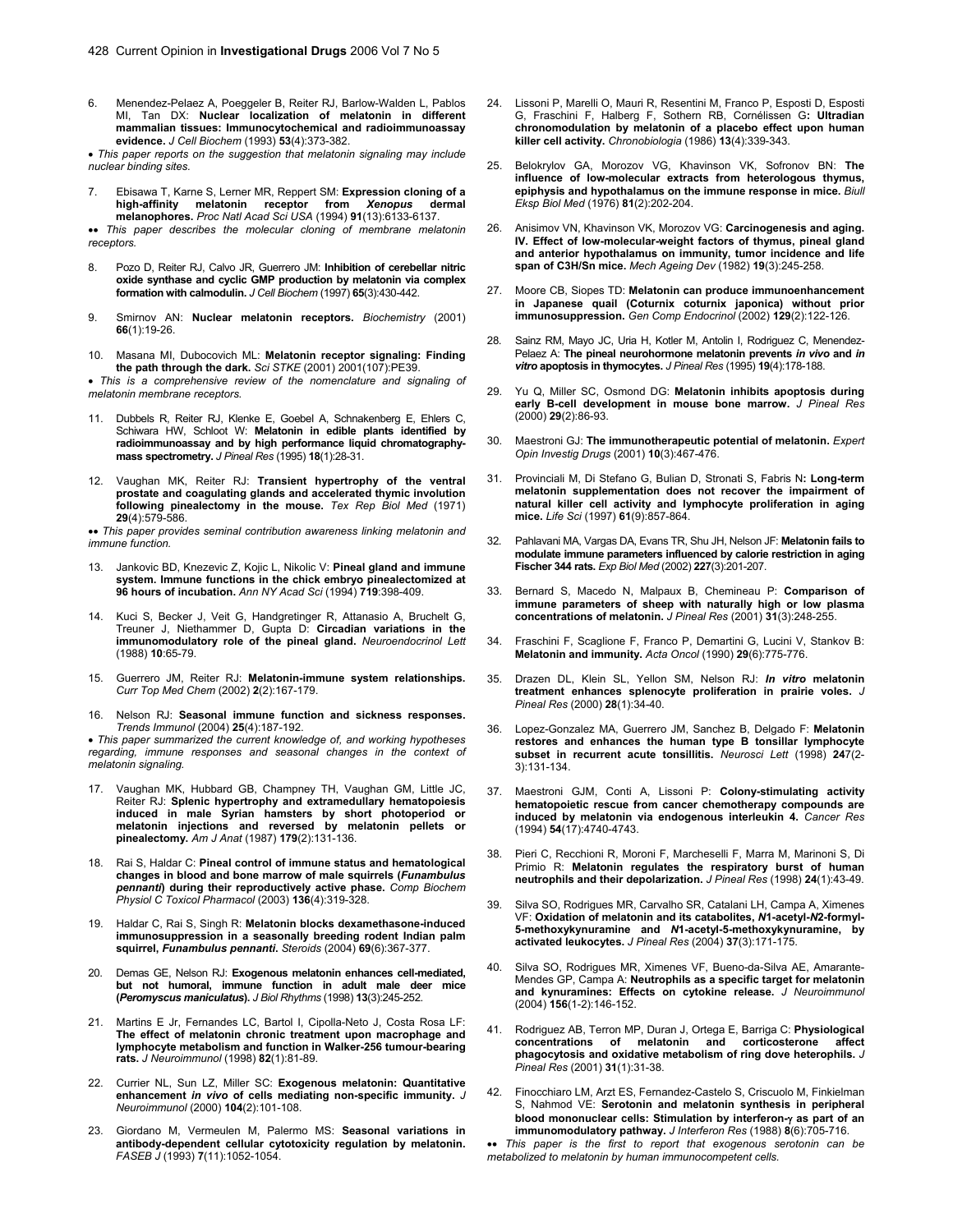43. Finocchiaro LM, Nahmod VE, Launay JM: **Melatonin biosynthesis and metabolism in peripheral blood mononuclear leucocytes.** *Biochem J*  (1991) **280**(3):727-731.

• *This paper reports production of melatonin and its derivatives: N-acetyl-5- hydroxytryptamine and 5-hydroxytryptamine (5-HT), by human immunocompetent cells after exogenous serotonin treatment.*

- 44. Conti A, Conconi S, Hertens E, Skwarlo-Sonta K, Markowska M, Maestroni JM: **Evidence for melatonin synthesis in mouse and human bone marrow cells.** *J Pineal Res* (2000) **28**(4):193-202.
- 45. Tan DX, Manchester LC, Reiter RJ, Qi WB, Zhang M, Weintraub ST, Cabrera J, Sainz RM, Mayo JC: **Identification of highly elevated levels of melatonin in bone marrow: Its origin and significance.** *Biochim Biophys Acta* (1999) **1472**(1-2):206-214.
- *This paper is the first report of melatonin synthesis in bone marrow.*
- 46. Carrillo-Vico A, Calvo JR, Abreu P, Lardone PJ, Garcia-Maurino S, Reiter RJ, Guerrero JM: **Evidence of melatonin synthesis by human lymphocytes and its physiological significance: Possible role as intracrine, autocrine, and/or paracrine substance.** *FASEB J* (2004) **18**(3):537-539.

•• *This paper is the first description of endogenous melatonin production by human lymphocytes that are functionally equipped with the melatonin enzymatic machinery biosynthesis and melatonin membrane receptor.*

47. Pozo D, Garcia-Maurino S, Guerrero JM, Calvo JR: **mRNA expression of nuclear receptor RZR/ROR**α**, melatonin membrane receptor MT, and hydroxyindole-***O***-methyltransferase in different populations of human immune cells.** *J Pineal Res* (2004) **37**(1):48-54.

• *This is the first report of membrane and nuclear receptors of melatonin in different subsets of human peripheral blood monocytes.*

48. Carrillo-Vico A, Lardone PJ, Fernandez-Santos JM, Martin-Lacave I, Calvo JR, Karasek M, Guerrero JM: **Human lymphocyte-synthesized melatonin is involved in the regulation of the interleukin-2/interleukin-2 receptor system.** *J Clin Endocrinol Metab* (2005) **90**(2):992-1000.

•• *This paper is the first to describe a functional role for endogenously produced melatonin in the immune system.*

- 49. Martins E Jr, Ferreira AC, Skorupa AL, Afeche SC, Cipolla-Neto J, Costa Rosa LF: **Tryptophan consumption and indoleamines production by peritoneal cavity macrophages.** *J Leukocyte Biol* (2004) **75**(6):1116-1121.
- 50. Fjaerli O, Lund T, Osterud B: **The effect of melatonin on cellular activation processes in human blood.** *J Pineal Res* (1999) **26**(1):50-55.
- 51. Lardone PJ, Carrillo-Vico A, Naranjo MC, De Felipe B, Vallejo A, Karasek M, Guerrero JM: **Melatonin synthesized by Jurkat human leukemic T cell line is implicated in IL-2 production.** *J Cell Physiol* (2005) **206**(1):273-279.
- 52. Carrillo-Vico A, Guerrero JM, Lardone PJ, Reiter RJ: **A review of the multiple actions of melatonin on the immune system.** *Endocrine*  (2005) **27**(2):189-200.
- 53. Garcia-Perganeda A, Pozo D, Guerrero JM, Calvo JR: **Signal transduction for melatonin in human lymphocytes: Involvement of a pertussis toxinsensitive G protein.** *J Immunol* (1997) **159**(8):3774-3781.
- 54. Reppert SM, Weaver DR, Ebisawa T: **Cloning and characterization of a mammalian melatonin receptor that mediates reproductive and circadian responses.** *Neuron* (1994) **13**(5):1177-1185.

•• *This paper is the first to describe the cloning of a mammalian membrane melatonin receptor.* 

55. Pozo D, Delgado M, Fernandez-Santos JM, Calvo JR, Gomariz RP, Martin-Lacave I, Ortiz GG, Guerrero JM: **Expression of the Mel1amelatonin receptor mRNA in T and B subsets of lymphocytes from rat thymus and spleen.** *FASEB J* (1997) **11**(6):466-473.

• *This paper is the first description of the gene expression of membrane melatonin receptors in the immune system.*

56. Carrillo-Vico A, Garcia-Perganeda A, Naji L, Calvo JR, Romero MP, Guerrero JM: **Expression of membrane and nuclear melatonin receptor mRNA and protein in the mouse immune system.** *Cell Mol Life Sci* (2003) **60**(10):2272-2278.

• *This paper describes gene expression of membrane and nuclear melatonin receptors in the murine immune system for the first time.* 

Dubocovich ML, Rivera-Bermudez MA, Gerdin MJ, Masana MI: **Molecular pharmacology, regulation and function of mammalian melatonin receptors.** *Front Biosci* (2003) 8:d1093-d1108.

•• *This review is an excellent survey of the biology of melatonin membrane receptors.*

- 58. Missbach M, Jagher B, Sigg I, Nayeri S, Carlberg C, Wiesenberg I: **Thiazolidine diones, specific ligands of the nuclear receptor retinoid Z receptor/retinoid acid receptor-related orphan receptor** α **with potent antiarthritic activity.** *J Biol Chem* (1996) **27**1(23):13515- 13522.
- 59. Garcia-Maurino S, Gonzalez-Haba MG, Calvo JR, Goberna R, Guerrero JM: **Involvement of nuclear binding sites for melatonin in the regulation of IL-2 and IL-6 production by human blood mononuclear cells.** *J Neuroimmunol* (1998) **92**(1-2):76-84.
- 60. Bonilla E, Valero N, Chacin-Bonilla L, Medina-Leendertz S: **Melatonin and viral infections.** *J Pineal Res* (2004) **36**(2):73-79.
- 61. Zhang Z, Araghi-Niknam M, Liang B, Inserra P, Ardestani SK, Jiang S, Chow S, Watson RR: **Prevention of immune dysfunction and vitamin E loss by dehydroepiandrosterone and melatonin supplementation during murine retrovirus infection.** *Immunology* (1999) **96**(2):291- 297.
- 62. Cuzzocrea S, Reiter RJ: **Pharmacological action of melatonin in shock, inflammation and ischemia/reperfusion injury.** *Eur J Pharmacol* (2001) **426**(1-2):1-10.
- 63. Carrillo-Vico A, Lardone PJ, Naji L, Fernandez-Santos JM, Martin-Lacave I, Guerrero JM, Calvo JR: **Beneficial pleiotropic actions of melatonin in an experimental model of septic shock in mice: Regulation of pro-/anti-inflammatory cytokine network, protection against oxidative damage and anti-apoptotic effects.** *J Pineal Res*  (2005) **39**(4):400-408.
- 64. Mundigler G, Delle-Karth G, Koreny M, Zehetgruber M, Steindl-Munda P, Marktl W, Ferti L, Siostrzonek P: **Impaired circadian rhythm of melatonin secretion in sedated critically ill patients with severe sepsis.** *Crit Care Med* (2002) **30**(3):536-540.
- 65. Gitto E, Karbownik M, Reiter RJ, Tan DX, Cuzzocrea S, Chiurazzi P, Cordaro S, Corona G, Trimarchi G, Barberi I: **Effects of melatonin treatment in septic newborns.** *Pediatr Res* (2001) **50**(6):756-760.
- 66. Maestroni GJ, Cardinali DP, Esquifino AI, Pandi-Perumal SR: **Does melatonin play a disease-promoting role in rheumatoid arthritis?** *J Neuroimmunol* (2005) **158**(1-2):106-111.
- 67. Jimenez-Caliani AJ, Jimenez-Jorge S, Molinero P, Guerrero JM, Fernandez-Santos JM, Martin-Lacave I, Osuna C: **Dual effect of melatonin as proinflammatory and antioxidant in collagen-induced arthritis in rats.** *J Pineal Res* (2005) **38**(2):93-99.
- 68. Cutolo M, Maestroni GJ, Otsa K, Aakre O, Villaggio B, Capellino S, Montagna P, Fazzuoli L, Veldi T, Peets T, Hertens E, Sulli A: **Circadian melatonin and cortisol levels in rheumatoid arthritis patients in winter time: A north and south Europe comparison.** *Ann Rheum Dis* (2005) **64**(2):212-216.
- 69. Petrovsky N, Harrison LC: **The chronobiology of human cytokine production.** *Int Rev Immunol* (1998) **16**(5-6):635-649.

•• *This paper is a comprehensive review of melatonin effects and some immune-mediated disorders.* 

- 70. Maestroni GJ, Sulli A, Pizzorni C, Villaggio B, Cutolo M: **Melatonin in rheumatoid arthritis: Synovial macrophages show melatonin receptors.** *Ann NY Acad Sci* (2002) **966**:271-275.
- 71. Constantinescu CS, Hilliard B, Ventura E, Rostami A: **Luzindole, a melatonin receptor antagonist, suppresses experimental autoimmune encephalomyelitis.** *Pathobiology* (1997) **65**(4):190-194.
- 72. Kang JC, Ahn M, Kim YS, Moon C, Lee Y, Wie MB, Lee YJ, Shin T: **Melatonin ameliorates autoimmune encephalomyelitis through suppression of intercellular adhesion molecule-1.** *J Vet Sci* (2001) **2**(2):85-89.
- 73. Lenz SP, Izui S, Benediktsson H, Hart DA: **Lithium chloride enhances survival of NZB/W lupus mice: Influence of melatonin and timing of treatment.** *Int J Immunopharmacol* (1995) **17**(7):581-592.
- 74. Lechner O, Dietrich H, Oliveira dos Santos A, Wiegers GJ, Schwarz S, Harbutz M, Herold M, Wick G: **Altered circadian rhythms of the stress hormone and melatonin response in lupus-prone MRL/MPfas(Ipr) mice.** *J Autoimmun* (2000) **14**(4):325-333.
- 75. Chada S, Ramesh R, Mhashilkar AM: **Cytokine- and chemokinebased gene therapy for cancer.** *Curr Opin Mol Ther* (2003) **5**(5):463- 474.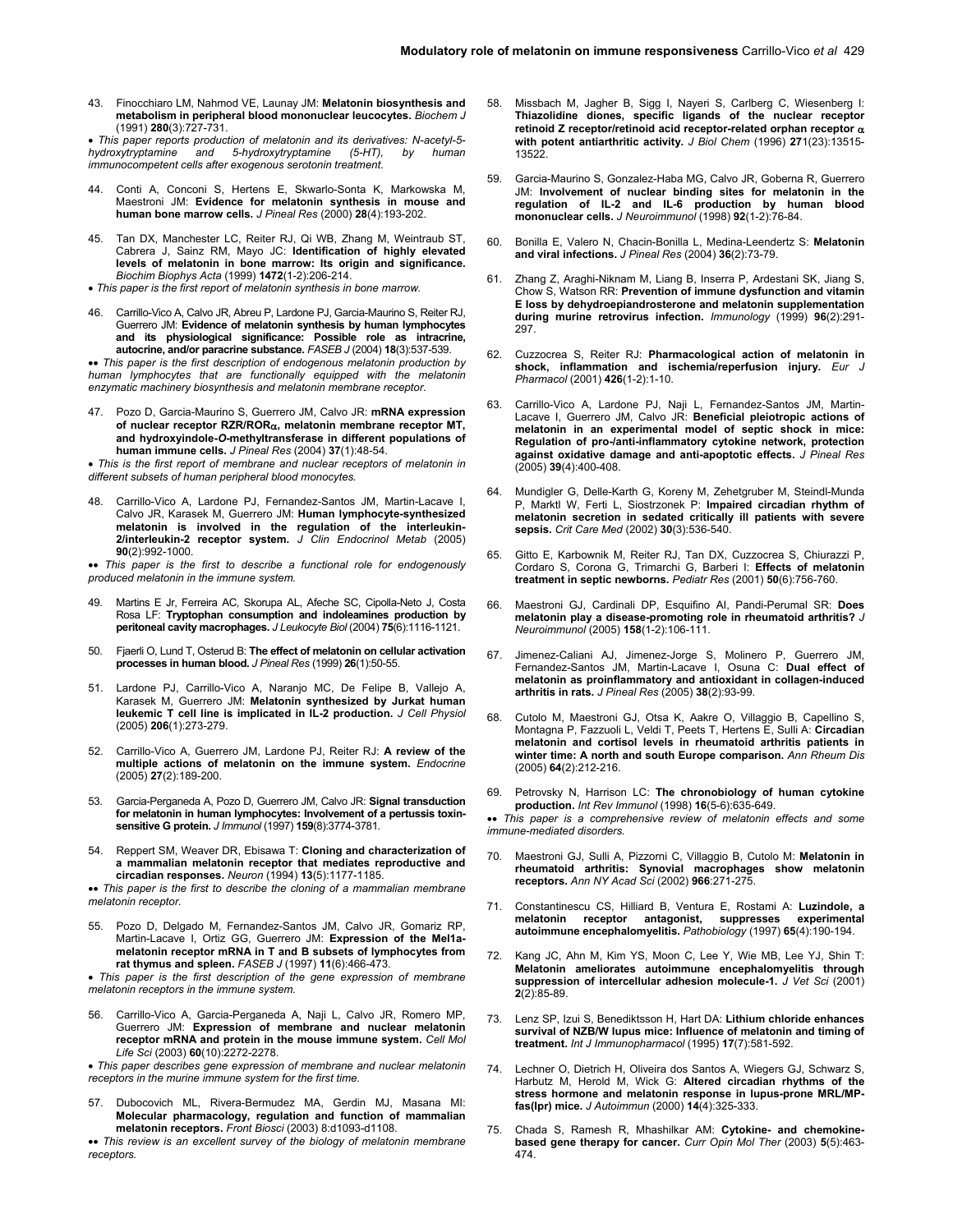- 76. Akazawa T, Masuda H, Saeki Y, Matsumoto M, Takeda K, Tsujimura K, Kuzushima K, Takahashi T, Azuma I, Akira S, Toyoshima K, Seya T: **Adjuvant-mediated tumor regression and tumor-specific cytotoxic response are impaired in MyD88-deficient mice.** *Cancer Res* (2004) **64**(2):757-764.
- 77. Lissoni P: **Is there a role for melatonin in supportive care?** *Support Care Cancer* (2002) **10**(2):110-116.
- 78. Neri B, de Leonardis V, Gemelli MT, di Loro F, Mottola A, Ponchietti R, Raugei A, Cini G: **Melatonin as biological response modifier in cancer patients.** *Anticancer Res* (1998) **18**(2B):1329-1332.
- 79. Lissoni P, Barni S, Tancini G, Brivio F, Tisi E, Zubelewicz B, Braczkowski R: **Role of the pineal gland in the control of macrophage functions and its possible implication in cancer: A study of interactions between tumor necrosis factor-**α **and the pineal hormone melatonin.** *J Biol Regul Homeost Agents* (1994) **8**(4):126-129.
- 80. Van Gool SW, Van Den Hove L, Ceuppens JL: **Activation of the immune system in cancer patients.** *Med Pediatr Oncol* (2000) **34**(1):1-9.
- 81. García-Mauriño S, Gonzalez-Haba MG, Calvo JR, Raffi-El-Idrissi M, Sanchez-Margalet V, Goberna R, Guerrero JM: **Melatonin enhances IL-2, IL-6, and IFN-**γ **production by human circulating CD4+ cells: A possible nuclear receptor-mediated mechanism involving T helper type 1 lymphocytes and monocytes.** *J Immunol* (1997) **159**(2):574- 581.
- 82. Singh M, O'Hagan D: **Advances in vaccine adjuvants.** *Nat Biotechnol*  (1999) **17**(11):1075-1081.
- 83. Regodon S, Martin-Palomino P, Fernandez-Montesinos R, Herrera JL, Carrascosa-Salmoral MP, Piriz S, Vadillo S, Guerrero JM, Pozo D: **The use of melatonin as a vaccine agent.** *Vaccine* (2005) **23**(46-47):5321- 5327.

• *This is the first report of a melatonin-based enhancement of a vaccination procedure.*

84. Pioli C, Caroleo MC, Nistico G, Doria G: **Melatonin increases antigen presentation and amplifies specific and non specific signals for Tcell proliferation.** *Int J Immunopharmacol* (1993) **15**(4):463-468.

• *This paper provides the first description of the key effects of melatonin on the general biology of T- lymphocytes.* 

- 85. Caroleo MC, Doria G, Nistico G: **Melatonin restores immunodepression in aged and cyclophosphamide-treated mice.** *Ann NY Acad Sci* (1994) **719**:343-352.
- 86. Brewer JM, Conacher M, Hunter CA, Mohrs M, Brombacher F, Alexander J: **Aluminium hydroxide adjuvant initiates strong antigenspecific Th2 responses in the absence of IL-4- or IL-13-mediated signaling.** *J Immunol* (1999) **163**(12):6448-6454.
- 87. Kenney RT, Sacks DL, Sypek JP, Vilela L, Gam AA, Evans-Davis K: **Protective immunity using recombinant human IL-12 and alum as adjuvants in a primate model of cutaneous leishmaniasis.** *J Immunol* (1999) **163**(8):4481-4488.
- 88. Garcia-Maurino S, Pozo D, Carrillo-Vico A, Calvo JR, Guerrero JM: **Melatonin activates Th1 lymphocytes by increasing IL-12 production.** *Life Sci* (1999) **65**(20):2143-2150.
- 89. Nunnari G, Nigro L, Palermo F, Leto D, Pomerantz RJ, Cacopardo B: **Reduction of serum melatonin levels in HIV-1-infected individuals' parallel disease progression: Correlation with serum interleukin-12 levels.** *Infection* (2003) **31**(6):379-382.
- 90. Petrovsky N, Harrison LC: **Diurnal rhythmicity of human cytokine production: A dynamic disequilibrium in T helper cell type 1/T helper cell type 2 balance?** *J Immunol* (1997) **158**(11):5163-5168.
- 91. Beskonakli E, Palaoglu S, Aksaray S, Alanoglu G, Turhan T, Taskin Y: **Effect of pinealectomy on immune parameters in rats with**  *Staphylococcus aureus* **infection.** *Neurosurg Rev* (2001) **24**(1):26-30.
- 92. Molinero P, Soutto M, Benot S, Hmadcha A, Guerrero JM: **Melatonin is responsible for the nocturnal increase observed in serum and thymus of thymosin** α**1 and thymulin concentrations: Observations in rats and humans.** *J Neuroimmunol* (2000) **103**(2):180-188.
- 93. Liebmann PM, Hofer D, Felsner P, Wolfler A, Schauenstein K: β**-Blockade enhances adrenergic immunosuppression in rats via inhibition of melatonin release.** *J Neuroimmunol* (1996) **67**(2):137- 142.
- 94. Maestroni GJ, Conti A, Pierpaoli W: **Role of the pineal gland in immunity. Circadian synthesis and release of melatonin modulates the antibody response and antagonizes the immunosuppressive effect of corticosterone.** *J Neuroimmunol* (1986) **13**(1):19-30.
- 95. Vermeulen M, Palermo M, Giordano M: **Neonatal pinealectomy**  impairs murine antibody-dependent cellular cytotoxicity. *Neuroimmunol* (1993) **43**(1-2):97-101.
- 96. Mocchegiani E, Bulian D, Santarelli L, Tibaldi A, Muzzioli M, Lesnikov V, Pierpaoli W, Fabris N: **The zinc pool is involved in the immunereconstituting effect of melatonin in pinealectomized mice.** *J Pharmacol Exp Ther* (1996) **277**(3):1200-1208.
- 97. del Gobbo V, Libri V, Villani N, Calio R, Nistico G: **Pinealectomy inhibits interleukin-2 production and natural killer activity in mice.** *Int J Immunopharmacol* (1989) **11**(5):567-573.
- 98. Haldar C, Singh R: **Pineal modulation of thymus and immune function in a seasonally breeding tropical rodent,** *Funambulus pennanti***.** *J Exp Zool* (2001) **289**(2):90-98.
- 99. Rosolowska-Huszcz D, Thaela MJ, Jagura M, Stepien D, Skwarlo-Sonta K: **Pineal influence on the diurnal rhythm of nonspecific immunity indices in chickens.** *J Pineal Res* (1991) **10**(4):190-195.
- 100. Moore CB, Siopes TD: **Melatonin enhances cellular and humoral immune responses in the Japanese quail (***Coturnix coturnix japonica***) via an opiatergic mechanism.** *Gen Comp Endocrinol* (2003) **131**(3):258-263.
- 101. Minton JE, Reddy PG, Blecha F: **Removal of nocturnal secretion of melatonin fails to reduce antibody synthesis and interleukin-2 production of lambs.** *J Anim Sci* (1991) **69**(2):565-570.
- 102. Liu F, Ng TB, Fung MC: **Pineal indoles stimulate the gene expression of immunomodulating cytokines.** *J Neural Transm* (2001) **108**(4):397-405.
- 103. Raghavendra V, Singh V, Kulkarni SK, Agrewala JN: **Melatonin enhances Th2 cell mediated immune responses: Lack of sensitivity to reversal by naltrexone or benzodiazepine receptor antagonists.**  *Mol Cell Biochem* (2001) **221**(1-2):57-62.
- 104. Haldar C, Singh R, Guchhait P: **Relationship between the annual rhythms in melatonin and immune system status in the tropical palm squirrel,**  *Funambulus pennanti***.** *Chronobiol Int* (2001) **18**(1):61-69.
- 105. Morrey KM, McLachlan JA, Serkin CD, Bakouche O: **Activation of human monocytes by the pineal hormone melatonin.** *J Immunol*  (1994) **153**(6):2671-2680.
- 106. Kuhlwein E, Irwin M: **Melatonin modulation of lymphocyte proliferation and Th1/Th2 cytokine expression.** *J Neuroimmunol*  (2001) **117**(1-2):51-57.
- 107. Steinhilber D, Brungs M, Werz O, Wiesenberg I, Danielsson C, Kahlen JP, Nayeri S, Schrader M, Carlberg C: **The nuclear receptor for melatonin represses 5-lipoxygenase gene expression in human B lymphocytes.** *J Biol Chem* (1995) **270**(13):7037-7040.
- 108. Garcia-Maurino S, Pozo D, Calvo JR, Guerrero JM: **Correlation between nuclear melatonin receptor expression and enhanced cytokine production in human lymphocytic and monocytic cell lines.** *J Pineal Res* (2000) **29**(3):129-137.
- 109. Zhang S, Li W, Gao Q, Wei T: **Effect of melatonin on the generation of nitric oxide in murine macrophages.** *Eur J Pharmacol* (2004) **501**(1-3):25-30.
- 110. Colombo LL, Chen G-J, Lopez MC, Watson RR: **Melatonin induced increase in** γ**-interferon production by murine splenocytes.** *Immunol Lett* (1992) **33**(2):123-126.
- 111. Carrillo-Vico A, Garcia-Maurino S, Calvo JR, Guerrero JM: **Melatonin**  counteracts the inhibitory effect of PGE<sub>2</sub> on IL-2 production in **human lymphocytes via its mt1 membrane receptor.** *FASEB J*  (2003) **17**(6):755-757.

• *This paper is the first to describe the gene expression and biological characterization of the melatonin receptor in the human immune system.*